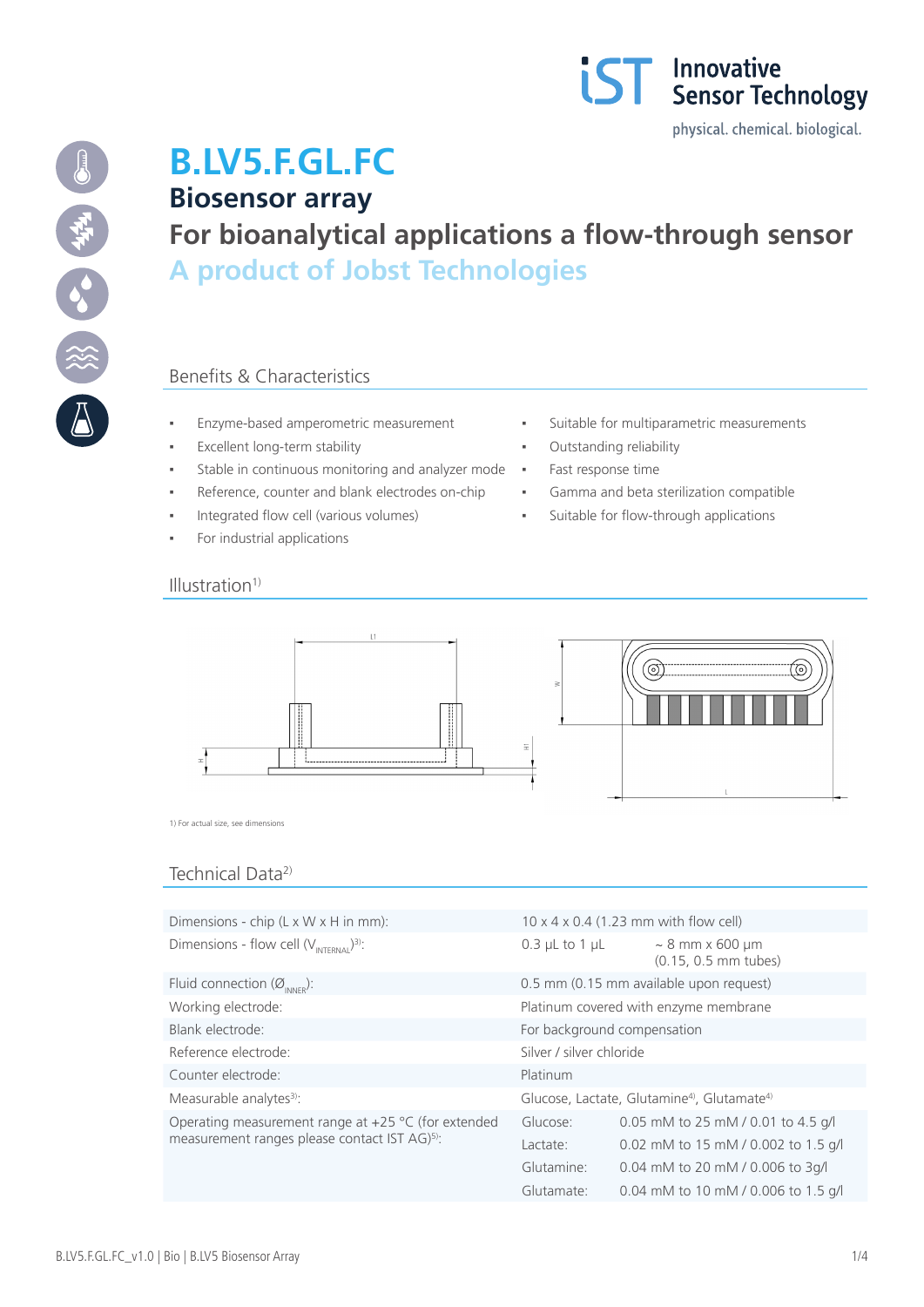

physical. chemical. biological.



|                                                            | Sensitivity increases upon radiation; lactate sensors life<br>time is reduced<br>Initial bioburden $<$ 1 cfu per sensor |  |
|------------------------------------------------------------|-------------------------------------------------------------------------------------------------------------------------|--|
| Time to first measurement after storage at $+37$ °C:       | $\sim$ 15 min                                                                                                           |  |
| Time response $(t_{\alpha} \% )$ at +37 °C <sup>5)</sup> : | $<$ 25 s                                                                                                                |  |
| Temperature influence:                                     | $\sim$ 3.5 %/°C                                                                                                         |  |
| Storage conditions:                                        | +4 °C to +35 °C, desiccated                                                                                             |  |
| Shelf life:                                                | > 6 months (at recommended storage conditions)                                                                          |  |
| Operational life time <sup>6)</sup> :                      | > 2 weeks continuous operation<br>> 4 weeks in analyzer mode                                                            |  |
| Flow cell pressure drop:                                   | $\sim$ 700 µl/min/bar (with a 1 µl flow cell)                                                                           |  |

Sterilization: Beta or gamma sterilization is possible (25 kGy typical)

2) All performance data was obtained using an acetate buffer. For more information about medium composition please contact IST AG

3) Larger cell volumes available upon request

4) Upon request

5) Parameters may vary depending on the medium type

6) Limited by lactate sensor; may decrease by higher analyte concentration and / or less dissolved oxygen in medium

## Product Photo





Sensor only **Packaged sensor**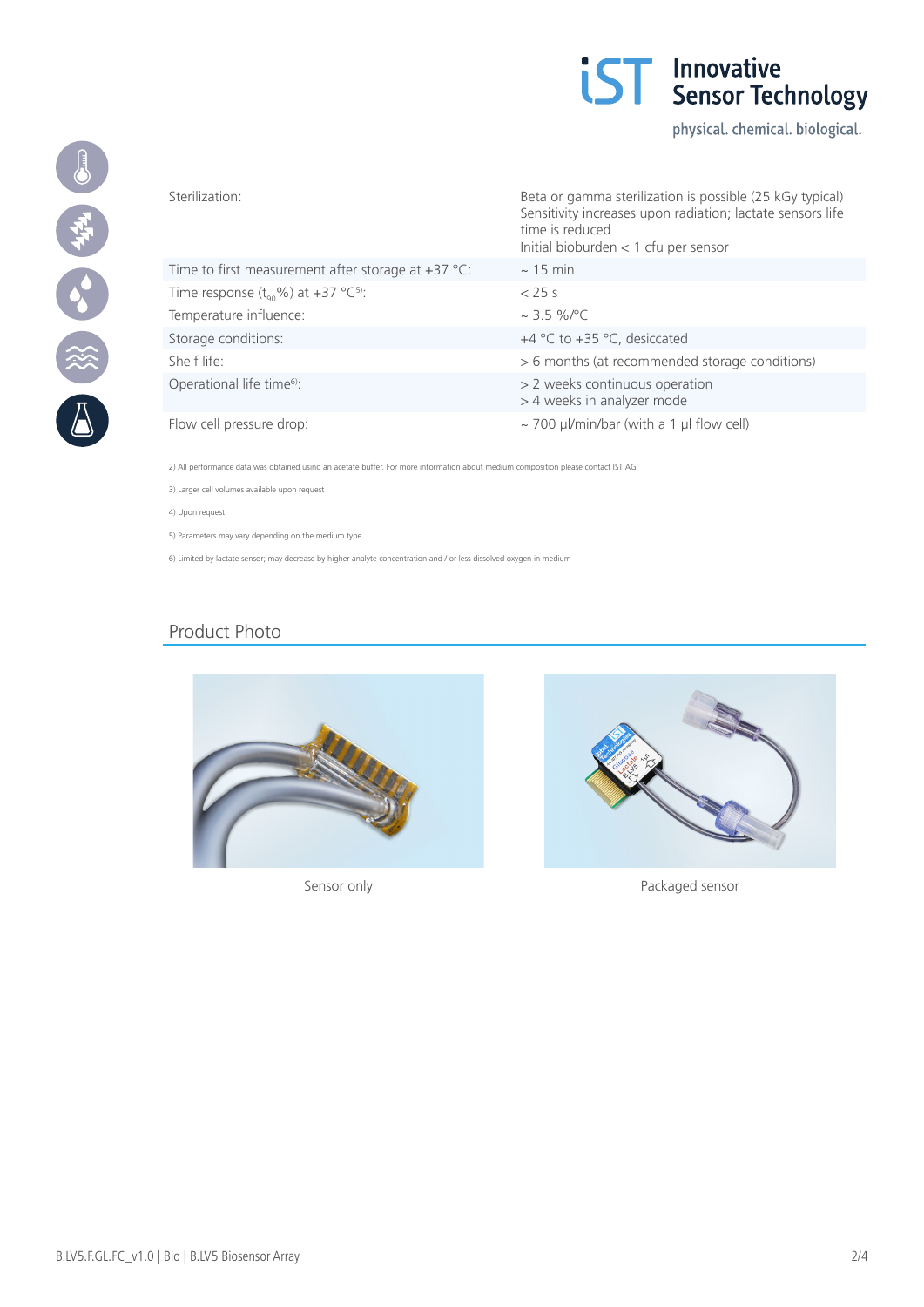

physical. chemical. biological.

#### Pin Assignment<sup>7)</sup>

19 中午 38 後



7) Customer specific pin assignment upon request

### Packaged Sensor

Innovative Sensor Technology IST AG offers a highly robust packaged version of the LV5 sensor for easy mounting and testing.



(40 pins in two rows, pitch: 0.635 mm)

Fluidic connection: 1 x female luer lock, 1 x male luer lock